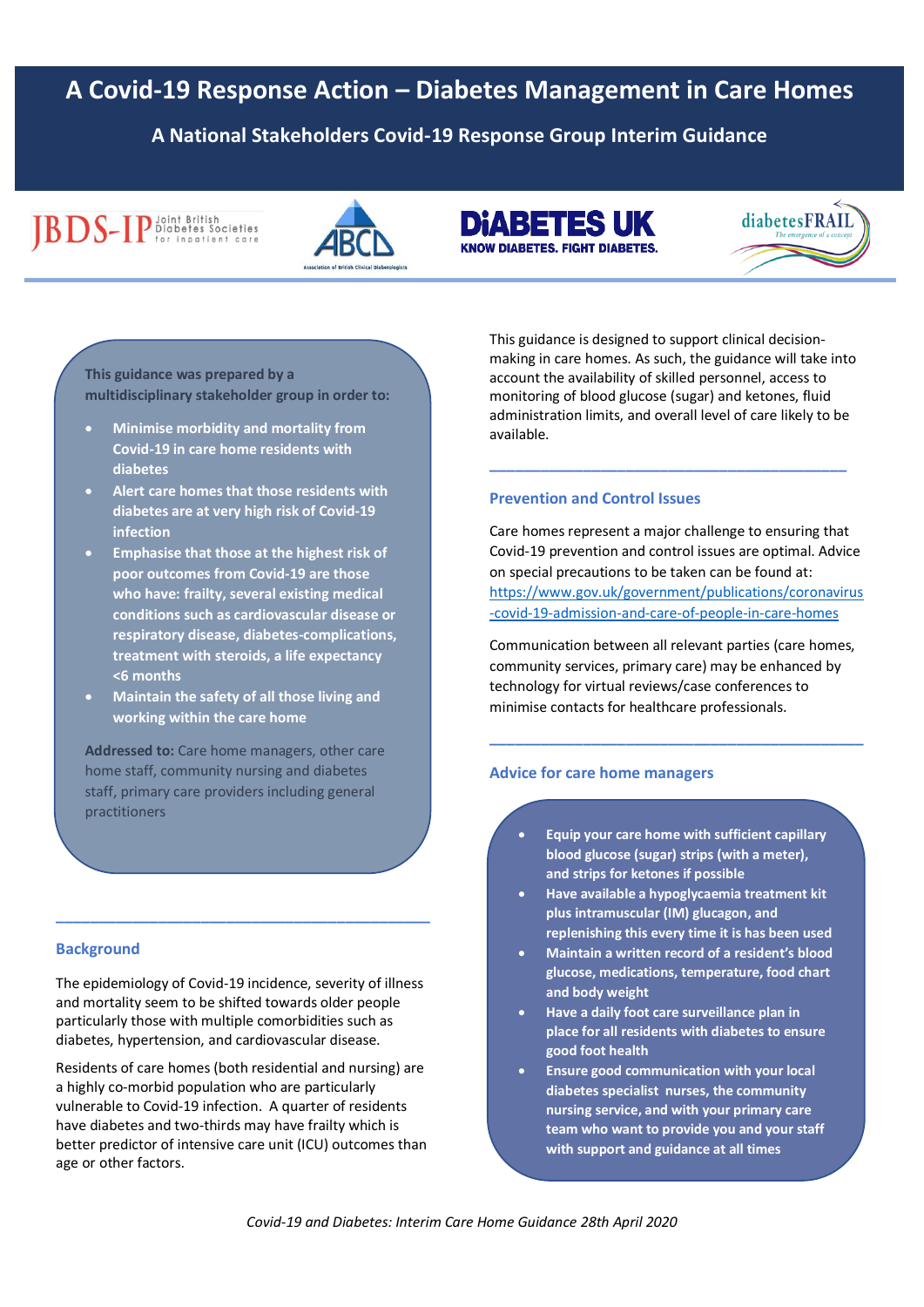#### **Effect of Covid-19 on individual residents and their diabetes management**

Covid-19 can cause a serious acute illness in residents with diabetes by:

 $\circ$  increasing the risk of a rapid worsening of diabetes control which can lead to life-threatening conditions called diabetic ketoacidosis (DKA) and hyperosmolar hyperglycaemic state (HHS)

**\_\_\_\_\_\_\_\_\_\_\_\_\_\_\_\_\_\_\_\_\_\_\_\_\_\_\_\_\_\_\_\_\_\_\_\_\_\_\_\_\_\_\_\_\_\_\_\_\_\_\_\_\_\_\_\_\_\_\_\_\_\_\_\_\_\_\_\_\_\_\_\_\_\_\_\_\_\_\_\_\_\_\_\_\_\_\_\_\_\_\_\_\_\_\_**

**\_\_\_\_\_\_\_\_\_\_\_\_\_\_\_\_\_\_\_\_\_\_\_\_\_\_\_\_\_\_\_\_\_\_\_\_\_\_\_\_\_\_\_\_\_\_\_\_\_\_\_\_\_\_\_\_\_\_\_\_\_\_\_\_\_\_\_\_\_\_\_\_\_\_\_\_\_\_\_\_\_\_\_\_\_\_\_\_\_\_\_\_\_\_\_**

- $\circ$  increasing susceptibility to other infections including pneumonia, chest and foot infections, and sepsis
- o worsening symptoms and signs in those with frailty, kidney disease and/or cardiovascular (heart) disease.

#### **Management of your residents with diabetes**

Usual management of each resident with diabetes should aim to ensure that they:

- $\circ$  receive plenty of oral fluids to maintain good hydration
- $\circ$  maintain a daily appropriate exercise and nutritional plan with regular meals or if appetite reduced, have food 'little and often'
- o receive their usual diabetes treatment
- $\circ$  have regular twice daily capillary blood glucose testing with the aim to keep the level between 7 and 12 mmol/l
- $\circ$  have daily foot checks to ensure early detection of poor blood supply, infection, and regular changes of dressings
- $\circ$  have the opportunity to have their wishes documented in any anticipated future emergency (e.g. hospital admission) by completion of a ReSPECT form or similar.

#### **Table A – General areas of concern**

| <b>Area of Concern</b>                             | <b>Potential Effect of Covid-19</b>                                                                     | <b>ACTION</b>                                                                                                                                                                                     |
|----------------------------------------------------|---------------------------------------------------------------------------------------------------------|---------------------------------------------------------------------------------------------------------------------------------------------------------------------------------------------------|
| 'Higher Risk' residents<br>with Diabetes           | Increase their vulnerability to more<br>serious life-threatening disease                                | Extra vigilance and surveillance looking for any deterioration in health by<br>twice-daily assessment of symptoms, blood glucose and ketones where<br>possible                                    |
| Diabetes control<br>(glucose targets)              | Risk of worsening diabetes control<br>by causing higher glucose levels                                  | Aim for random sugar (glucose) levels of 7-12 mmol/l                                                                                                                                              |
| <b>Hospital Admission</b>                          | Will increase need for specialist<br>review and referral to hospital in<br>residents with acute illness | Persistent fever, increasing shortness of breath, or persistent diarrhoea<br>and/or vomiting. Also see 'Special Note'                                                                             |
| Best place of care:<br>care home <i>v</i> hospital | Increase the risk of acute illness<br>with or without major changes in<br>glucose control               | Decision to admit to hospital based on a shared decision basis with<br>manager, nursing advice, resident and/or carer: threshold for hospital<br>admission LOW in residential (non-nursing) homes |



**Special Note:** residents with **diabetes and Covid-19** who are:

- generally unwell, very thirsty, look dehydrated with deep breathing, and blood sugar ≥ 11 mmol/l, may have **diabetic ketoacidosis (DKA) –** check urine for raised ketones if strips available
- very dehydrated, confused or more drowsy than usual, and with blood sugar ≥ 30 mmol/l, may have **hyperosmolar hyperglycaemia state (HHS)**.

*Please consult your local diabetes nurse specialist or primary care team for immediate assessment and treatment guidance and arrangements for hospital admission as appropriate.*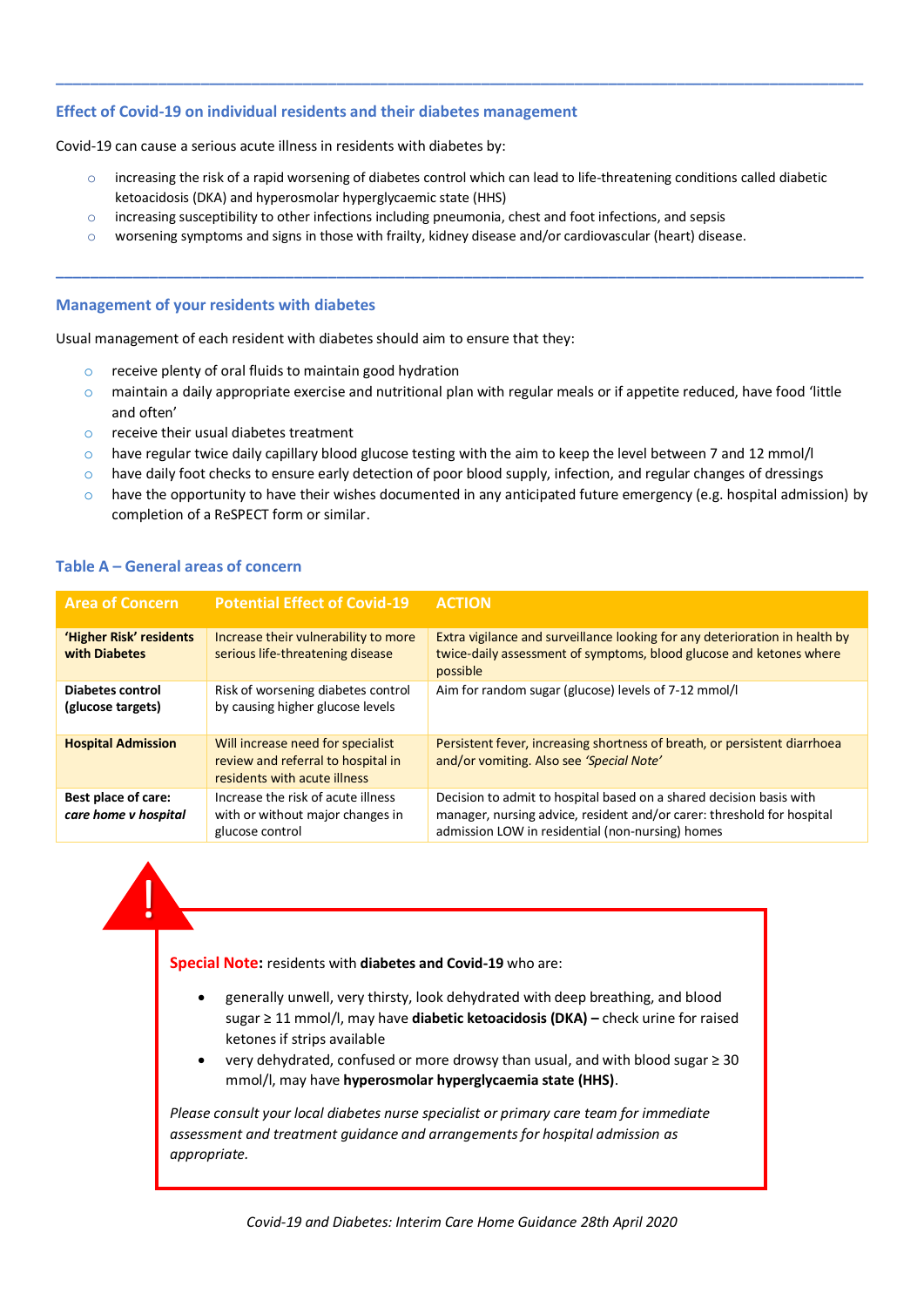## **Table B – Managing hyperglycaemia (high glucose levels) in varying circumstances (clinical scenarios)**

| <b>Suggested Initial Actions in different Clinical Scenarios</b>                                                    |                                                                                                                                                                                                                                                                                                                                                                                                                                                                            |  |  |
|---------------------------------------------------------------------------------------------------------------------|----------------------------------------------------------------------------------------------------------------------------------------------------------------------------------------------------------------------------------------------------------------------------------------------------------------------------------------------------------------------------------------------------------------------------------------------------------------------------|--|--|
| <b>Clinical scenario</b>                                                                                            | <b>Initial Actions required</b>                                                                                                                                                                                                                                                                                                                                                                                                                                            |  |  |
| Stable non-COVID-19 resident                                                                                        | Continue usual diabetes treatment; maintain close monitoring for COVID-19 symptoms.                                                                                                                                                                                                                                                                                                                                                                                        |  |  |
| COVID-19 positive and stable<br>resident                                                                            | Continue usual diabetes treatment even if they have reduced appetite, but regular monitoring is required<br>to avoid high (i.e. ≥12 mmol/l) and low blood sugars (i.e. <4 mmol/l).                                                                                                                                                                                                                                                                                         |  |  |
| COVID-19 positive and unwell<br>resident on oral therapy*                                                           | Initially, adjust oral hypoglycaemic medications and ensure regular and frequent testing of blood sugar (2-<br>4 hourly $\Delta$ ):                                                                                                                                                                                                                                                                                                                                        |  |  |
|                                                                                                                     | A Stop metformin in patients with fever and acute illness to minimise risk of lactic acidosis.<br>B Stop SGLT-2 inhibitors** particularly in those with diarrhoea and vomiting due to an increased risk of<br>dehydration and/or DKA                                                                                                                                                                                                                                       |  |  |
|                                                                                                                     | C Consider adding a different oral hypoglycaemic treatment as necessary (e.g. linagliptin)<br>D Alert your local diabetes nursing team if sugar levels continue to rise and remain above 12 mmol/l, as<br>commencement of insulin may be necessary at some stage                                                                                                                                                                                                           |  |  |
| COVID-19 positive and unwell<br>resident on insulin*                                                                | A Seek local diabetes nursing team support/advice for further management; test blood sugar frequently<br>(e.g. 2-4 hourly $^{\Delta}$ )<br><b>B</b> Continue insulin at usual dose, closely monitor blood glucose (every 2-4 hours $^{\Delta}$ ) and depending on<br>insulin regimen present, adjust insulin up or down initially by 2-4 units or as advised by your local diabetes<br>nursing team, every 6 hours if blood sugar outside target range of 7-12mmol/L.*** A |  |  |
| COVID-19 positive and unwell<br>resident, unable to take oral<br>therapy*                                           | A Seek local diabetes nursing team support/advice for further management; test blood sugar frequently<br>(e.g. 2-4 hourly $^{\Delta}$ )<br>B Replace oral therapy by a basal long-acting analogue insulin starting at a daily dose of 0.15 units/Kg<br>body weight (e.g 0.15 x 80kg given as 12 units once daily or 6 units twice daily). Aim to maintain blood<br>sugar levels within the target range of 7-12 mmol/l. <sup>4</sup>                                       |  |  |
| COVID-19 positive on any<br>therapy but with erratic eating<br>patterns and fluctuating<br>surges of blood glucose* | A Seek local diabetes nursing team support/advice for further management; test blood sugar frequently<br>$(e.g. 4-6 hourly)$<br>B Continue their usual hypoglycaemic therapy.<br>C Short-acting insulin can be given subcutaneously as required in boluses of up to 6 units or greater<br>depending on local diabetes nursing advice, every 6 hours when blood sugar levels are ≥15mmol/L***                                                                               |  |  |

\*please liaise with your local community nursing team and/or diabetes specialist nurse advice to manage the resident; \*\* for example, canagliflozin, dapagliflozin, empagliflozin; \*\*\*for more detailed advice, please visit: [https://abcd.care/coronavirus;](https://abcd.care/coronavirus) <sup>∆</sup> monitoring frequency and glucose target range dependent on shared decision making, staff resources and health status of resident

# **Management of hypoglycaemia (low blood sugar, <4 mmol/l)**

Residents receiving insulin or certain glucose-lowering tablets called sulphonylureas (e.g. gliclazide, glipizide) or glinides (e.g. nateglinide) have a higher risk of hypoglycaemia particularly if their usual meal pattern is disturbed through acute illness or nausea. A guide to management is given below:

| <b>Awake and able to</b>                                                                                                                                                                                                                                                                                                                                                                                                                                                                                                  | Awake, able to drink but                                                                                                                                                                                                                                                                                                                                                                                                                                      | <b>Unconscious, may</b>                                                                                                                                                                                                                                                                                                                                                                |
|---------------------------------------------------------------------------------------------------------------------------------------------------------------------------------------------------------------------------------------------------------------------------------------------------------------------------------------------------------------------------------------------------------------------------------------------------------------------------------------------------------------------------|---------------------------------------------------------------------------------------------------------------------------------------------------------------------------------------------------------------------------------------------------------------------------------------------------------------------------------------------------------------------------------------------------------------------------------------------------------------|----------------------------------------------------------------------------------------------------------------------------------------------------------------------------------------------------------------------------------------------------------------------------------------------------------------------------------------------------------------------------------------|
| drink                                                                                                                                                                                                                                                                                                                                                                                                                                                                                                                     | confused or agitated                                                                                                                                                                                                                                                                                                                                                                                                                                          | be fitting                                                                                                                                                                                                                                                                                                                                                                             |
| Give fast acting carbohydrates<br>such as 60mls of Gluco juice,<br>200 ml of pure fruit juice, or 5-<br>6 dextrose (glucose) tablets<br>Wait 10 to 15 mins, re-check<br>$\bullet$<br>capillary blood glucose (BG)<br>Repeat treatment until BG >4<br>$\bullet$<br>mmol/L<br>Then give 20 g long-acting<br>$\bullet$<br>carbohydrate, such as 2 biscuits<br>or a slice of bread<br>Review medications, discuss de-<br>$\bullet$<br>escalation of glucose-lowering<br>treatments with team<br>responsible for diabetes care | If uncooperative:<br>Squeeze half a tube of glucogel<br>into the inside of the cheek<br>and massage<br>Wait 10 to 15 mins, re-check<br>$\bullet$<br><b>BG</b><br>Repeat treatment until BG<br>$\bullet$<br>$>4$ mmol/L<br>Then give 20 g of long-acting<br>carbohydrate, such as 2<br>biscuits or a slice of bread<br>Review medications, discuss<br>$\bullet$<br>de-escalation of glucose-<br>lowering treatments with team<br>responsible for diabetes care | Ask for help and dial 999<br>$\bullet$<br>Place patient in recovery<br>position<br>Stop any scheduled<br>$\bullet$<br>insulin<br>Give 1mg glucagon IM<br>$\bullet$<br>once only if possible<br>If becomes awake, give<br>$\bullet$<br>20 g of long-acting<br>carbohydrate, such as 2<br>biscuits or a slice of bread<br>Liaise with paramedics on<br>arrival for further<br>management |

*Covid-19 and Diabetes: Interim Care Home Guidance 28th April 2020*